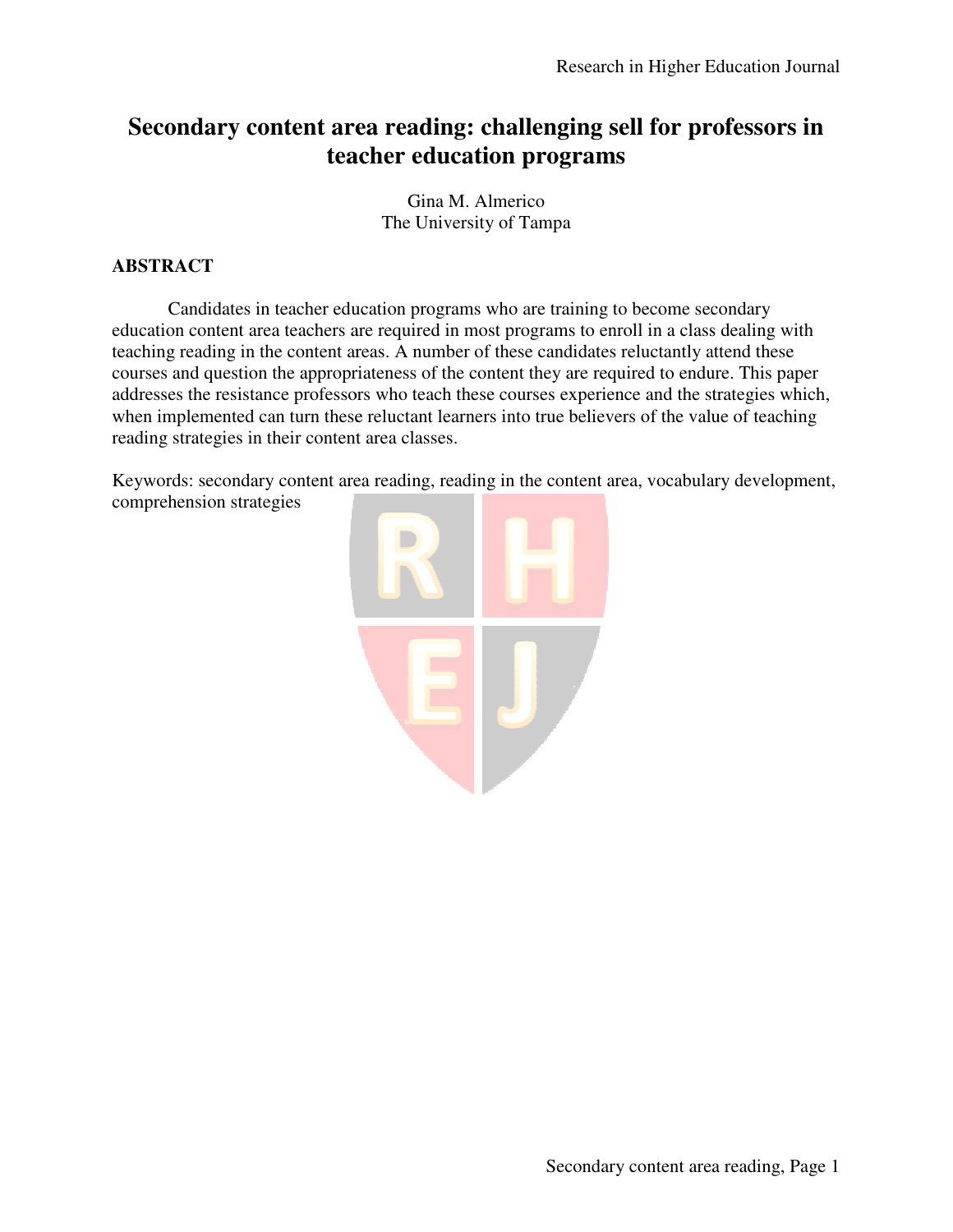# **WHAT IS THE ROLE OF LITERACY INCONTENT CLASSROOMS INCONTENT CLASSROOMS?**

Many teacher candidates wonder why they need to complete a course in content reading Many teacher candidates wonder why they need to complete a course in content reading instruction. After all, when teaching content, they contend, they are not teaching reading – or are they? One way to address these questions is through an interactive question answer session that could be conducted the first day of a reading in the content area class. The professor would ask the candidates to consider the following questions and answers about the role of literacy in the content classroom (Richardson, Morgan, and Fleener, 2009) address these questions is through an interactive question<br>d the first day of a reading in the content area class. The p<br>onsider the following questions and answers about the rol<br>(Richardson, Morgan, and Fleener, 2009).

The professor would begin by placing the questions in a hat and asking a volunteer to pull one out at a time so the professor can answer it! To truly capture the candidates attention, the one out at a time so the professor can answer it! To truly capture the candidates attention, the professor should use a microphone (real or toy version) and ask that the question be read to him or her as if conducting an interview. The following dialogue is an example of what could ensue.

Question (incredulous candidate):

Why should teachers of subjects such as mathematics, social studies, science, English, foreign language, etc. even think about using reading and writing as a means to learning? Isn't that the job of the language arts or reading teacher? language, etc. even think about using reading and writing as a means to learning?<br>
job of the language arts or reading teacher?<br>
Response (professor):<br>
Reading forms the basis of all learning; reading and writing are the m h as mathematics, social studies, science, English, foreign<br>g reading and writing as a means to learning? Isn't that the<br>eacher?<br>ng; reading and writing are the major tools for learning in

Response (professor):

any subject. These language skills help us learn how to learn. So these tools must be used in any subject. These language skills help us learn how to learn. So these tools must be used in<br>every classroom, regardless of discipline, at every grade level, and in every school to provide the application and practice necessary for students to become effective learners.

Question (incredulous candidate): What exactly is reading to learn? Is that like teaching students how to read, with phonics and application and practice necessary for students to become effective learners.<br>Question (incredulous candidate):<br>What exactly is reading to learn? Is that like teaching students how to read, with phonics and<br>decoding? By th how to read?

Response (professor)**:**

The answer to the first question is no. It is understood that content teachers teach a subject, not how to read. But within a given subject, students will encounter many new words, or words used in new ways (referred to as technical words). Therefore, the development of effective instructional strategies to address these new words is vital to student comprehension of a given instructional strategies to address these new words is vital to student comprehension of a gi<br>discipline. Students will have to read with understanding and study effectively to learn the subject matter. Skills, such as vocabulary development and comprehension building strategies are important for secondary teachers, regardless of content area they teach. is in middle and high school shouldn't they already know<br> **t** is understood that content teachers teach a subject, not<br> **t**, students will encounter many new words, or words use<br>
ords). Therefore, the development of effect

Question (incredulous candidate):

Why should content teachers change their instructional practices?

Response (professor)**:** 

In the past decade, public comment, research, and assessment results have led to about and criticism of our educational system. Some of the criticism suggests students in secondary education programs are not learning important factual information, are unable to think critically, and cannot apply skills in the real worlds of work and college once they graduate from high school. y, and cannot apply skills in the real worlds of work and college once they graduate from<br>hool.<br>Additionally, teachers are living in a time of standards-based assessment. They are now, incredulous candidate):<br>nt teachers change their instructional practices?<br>(professor):<br>, public comment, research, and assessment results have led to an une<br>n of our educational system. Some of the criticism suggests stude

more than ever, being held directly responsible for their students' learning. Today throughout our nation many state level education departments actually measure program completers' impact on nation many state level education departments actually measure program completers' impact on<br>P-12 learning in all state approved teacher preparation programs. In some cases this measure of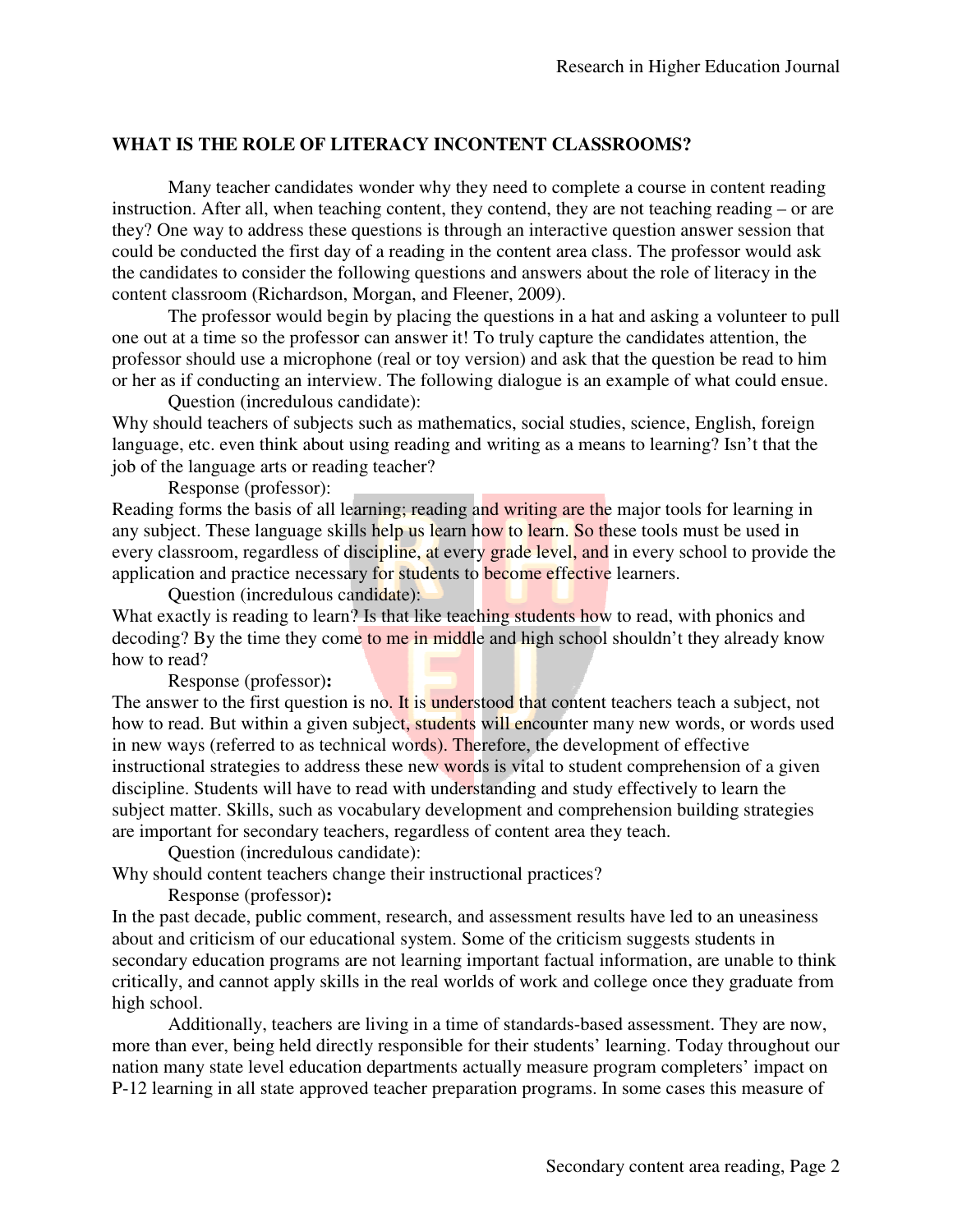impact affects the employment status of program graduates and the ranking/grading of the schools in which they teach. Educators Educators need to employ strategies in content area classrooms that will ensure the successful teaching and learning of content material. eed to employ strategies in content area classrooms th<br>
rearning of content material.<br>
somewhat intrigued candidate):<br>
content of this class into the classroom?<br>
e used in the classrooms almost<br>
ssor is on his or her way t

Question (incredulous but maybe somewhat intrigued candidate):

How difficult will it be to implement the content of this class into the classroom? Response (professor)**:** 

The instructional strategies shared can be used in the classrooms almost immediately.

At this point, hopefully the professor is on his or her way to having the candidates d" on the importance of content area reading instruction. "hooked" on the importance of content area reading instruction.

#### **ASSUMPTIONS ABOUT CONTENT AREA TEACHING SSUMPTIONS**

The purpose of this paper is to share knowledge and strategies which can teacher candidates to help their future students become more literate in their specified subject area classrooms. Richardson, Morgan, and Fleener (2009) found that that middle and high school level teachers need more information and training to teach higher levels of language and literacy. level teachers need more information and training to teach higher levels of language and liter<br>They suggest most secondary education teachers in the field do not possess this skill set and often expect their students to be fluent in processing reading material, making inferences and reading critically. These teachers assume their students will be able to express their understanding of material orally and on tests. They expect their students will possess a certain amount of knowledge and will want to read to learn. Herber (1978) used the term assumptive teaching to describe what teachers do when they unconsciously take for granted their students understanding of material orally and on tests. They expect their students will possess a certain<br>amount of knowledge and will want to read to learn. Herber (1978) used the term assumptive<br>teaching to describe what teachers and Gillis (2010) explore assumptions underlying content area teaching. The first of these assumptions is that the content area teachers assume it is their responsibility to address their subject matter is a timely, accurate, and effective manner. Most content area teachers take pride subject matter is a timely, accurate, and effective manner. Most content area teachers take pride<br>in knowing a lot about their subject area and they want to impart this abundance of knowledge to their students. Newmann (1988) warns content area teachers though, of becoming addicted to coverage of subject matter knowledge. He states: skill set and<br>ferences and<br>eir<br>ssess a certain<br>n assumptive<br>their students

We are addicted to coverage. This addiction seems endemic in high schools...but it We are addicted to coverage. This addiction seems endemic in high schools...but it affects all levels of the curriculum, from Kindergarten through college. We expose students to broad surveys of the disciplines and to endless sets of skills and competencies…The press for broad coverage causes many teachers to feel inadequate about leaving out so much content and broad coverage causes many teachers to feel inadequate about leaving out so much content and<br>apologetically mindful of the fact that much of what they teach is not fully understood by their students. (p. 346) ough college. We expose students t<br>Is and competencies...The press fo<br>bout leaving out so much content as<br>teach is not fully understood by the<br>dates begin their course of study<br>or text book readings, they do not

When many secondary content area teacher candidates begin their course of study thinking they need to cover all the content through lecture or text book readings, they do realize by doing so they are denying their future students the kind of instruction that leads to active and independent learning (Alvermann et.al. 2010). by doing so they are denying their future students the kind of instruction that leads to nd independent learning (Alvermann et.al. 2010).<br>A second assumption explained by Alvermann et.al. (2010) is that teacher candidates

believe their future students will use their textbooks to learn course material independently and believe their future students will use their textbooks to learn course material independently effectively. Another assumption is the textbook will present the content in a coherent and understandable manner. Using textbooks effectively however, requires teachers t subject matter and the processes needed to understand that content. the processes needed to understand that content.<br>Secondary content area reading, Page 3 is that teacher candidates<br>material independently and<br>tent in a coherent and<br>res teachers to know both the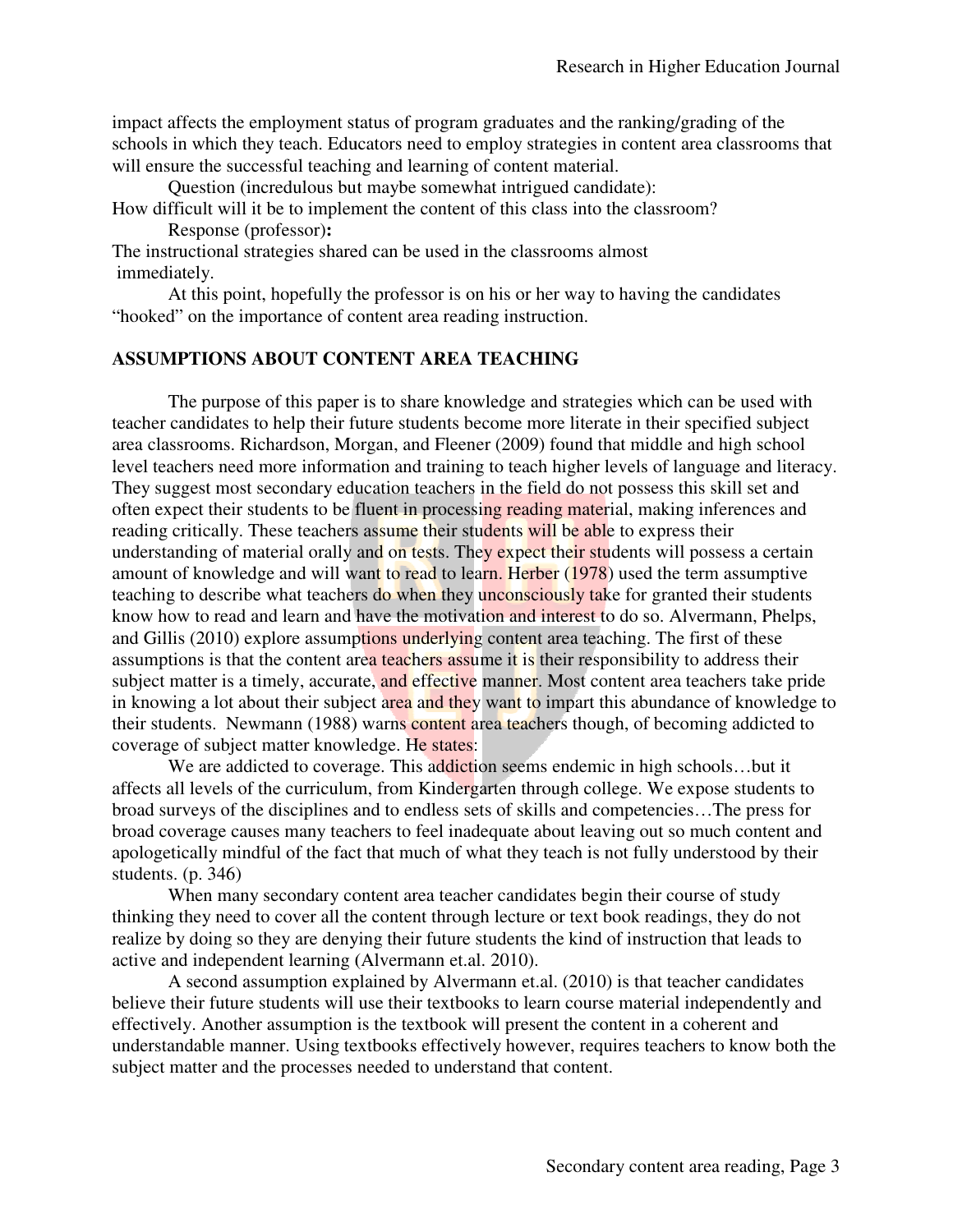The Educational Testing Service (ETS) study How Teaching Matters (Wenglinski, 2000) found that teachers' content knowledge is an important factor in student achievement. However, found that teachers' content knowledge is an important factor in student achievement. However, the study also found that content knowledge alone is not the only factor needed to help increase student achievement. In fact, the classroom instructional practices and strategies implemented by the teachers significantly influenced student achievement. the teachers significantly influenced student achievement.

Richardson, Morgan, and Fleener (2009) assert that all students in secondary classrooms, regardless of what level of literacy or learning challenges they may face, deserve instruction in Richardson, Morgan, and Fleener (2009) assert that all students in secondary classrooms, regardless of what level of literacy or learning challenges they may face, deserve instruction in content subjects that enable them t to guide and facilitate their learning. Students need teachers who can impart both content and the desire and willingness to learn.

#### **DEFINING CONTENT AREA LITERACY CONTENT AREA**

Bean, Readence and Baldwin (2008) define content area literacy as the level of reading and writing skill necessary to read, comprehend, and react to appropriate instructional materials and writing skill necessary to read, comprehend, and react to appropriate instructional materials<br>in a given subject area. Alvermann, Phelps, and Gillis (2010) define content literacy as the ability in a given subject area. Alvermann, Phelps, and Gillis (2010) define content literacy as the to use reading and writing for the acquisition of new content in a given disciplines. Vacca, to use reading and writing for the acquisition of new content in a given disciplines. Vacca, Vacca, vacca, Vacca, vacca, vacca, vacca, vacca, vacca, vacca, vacca, vacca, vacca, vacca, vacca, vacca, vacca, vacca, vacca, vac and contextual practices through which people make and communicate meaning. They believe the responsibility of content area teachers is that of helping students think and learn with all types of text, including multimedia sources. It through which people make and communicate meaning.<br>tent area teachers is that of helping students think and lea

# **ENGAGING STUDENTS IN CONTENT AREA LEARNING IN CONTENT**

To be successful in any classroom at any age or grade level, a student must be able to To be successful in any classroom at any age or grade level, a student must be able to read and understand the textbook and ancillary materials distributed in class. There is a strong read and understand the textbook and ancillary materials distributed in class. There is a stro<br>connection between vocabulary knowledge and reading comprehension. If students are not familiar with most of the words they meet in print, they undoubtedly will have trouble understanding what they read. Both traditional research and current studies including the familiar with most of the words they meet in print, they undoubtedly will have trouble<br>understanding what they read. Both traditional research and current studies including the<br>research reported by the National Reading Pan Development) (2000), have shown the existence of a strong link between vocabulary and reading comprehension. Pressley (2002) found that approximately 70 to 80 percent of reading comprehension is based on word knowledge. Simply stated, if readers do not know the meanings of most words in a passage, they will be unable to understand the passage. The professor in a secondary reading course could provide the following example to demonstrate the importance of vocabulary knowledge in comprehension of a passage. The sentences below are shared with the teacher candidates as follows: secondary reading course could provide the following example to demonstrate the importance of wocabulary knowledge in comprehension of a passage. The sentences below are shared with the teacher candidates as follows:<br>The m **unel** (National Institute of Child Heardington Child Heardington Controllance of a strong link between vocabured pproximately 70 to 80 percent of residingly stated, if readers do not know ble to understand the passage. Th

The magistrate chastised the assembly of onlookers for the brouhaha that erupted when the

The judge scolded the people in the courtroom for the disruption that took place when he gave his decision.

- 1. The professor shows the first sentence, reads it to the class and asks for volunteers to interpret its meaning. 1. The professor shows the first sentence, reads it to the class and asks for volunteers to interpret its meaning.<br>2. After several interpretations are shared the professor shows the second sentence and discusses
- how its meaning is affected by word choice. Both sentences convey the same information,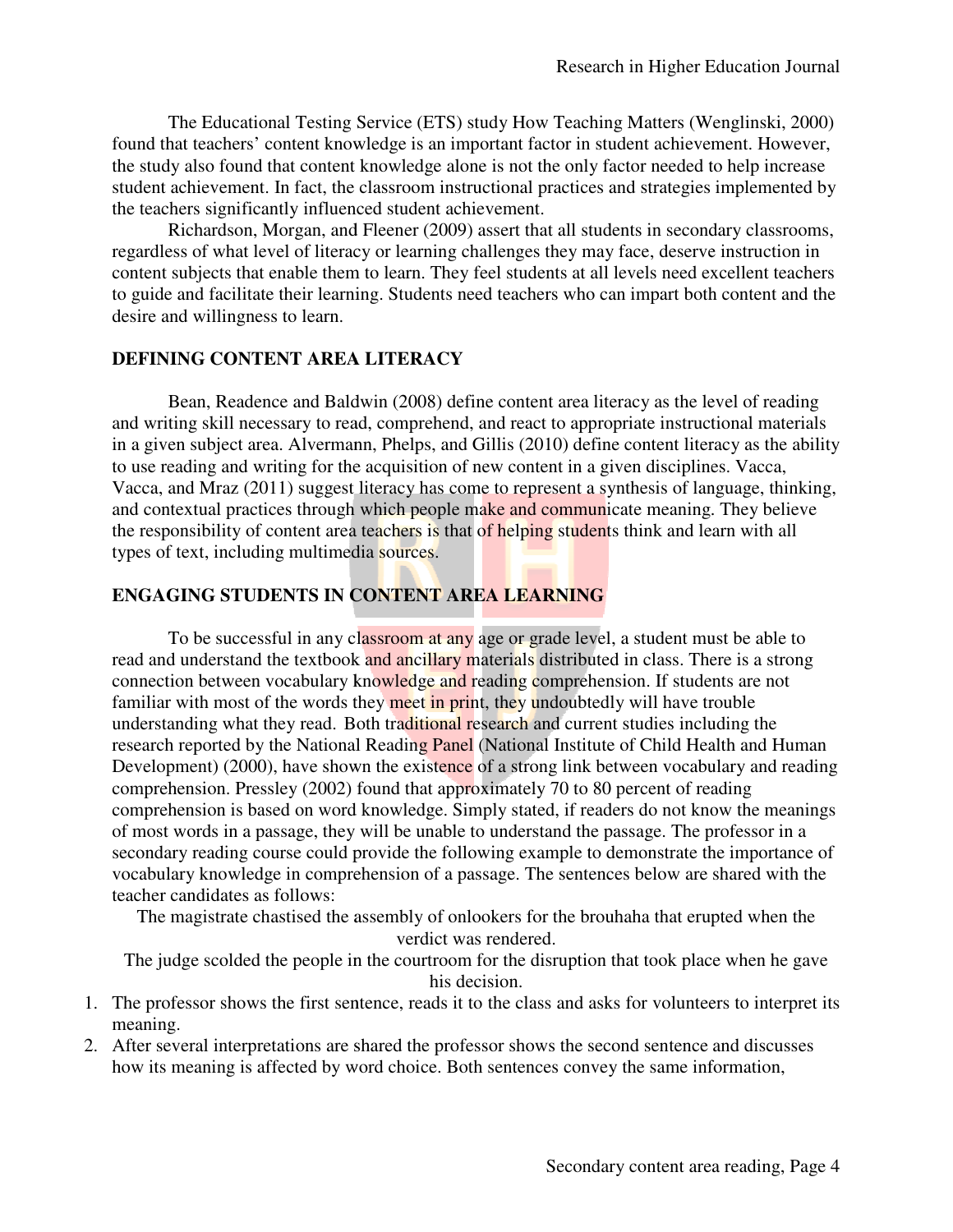however, the first sentence is loaded with technical terms making it more difficult to understand for many readers. In the first sentence is loaded with technical terms making it more difficult to understand<br>Much of the material in perspective content area disciplines contains "technical words" or

words unique to that content area. These words are often unfamiliar to students, but are especially important for disciplinary thinking and learning. The more experience students have with unfamiliar words and the more exposure they have to them, the more meaningful the words will become. for disciplinary thinking and learning. The more experience students<br>Is and the more exposure they have to them, the more meaningful the<br>and Mraz (2011) state "Vocabulary is as unique to a content area as

Vacca, Vacca and Mraz (2011) state "Vocabulary is as unique to a content area as fingerprints are to a human being." This is because a content area is distinguished by its language, particularly the technical terms that label the concepts found within the subject matter. Most teachers realize they need to do something with the language of their content area they often resort to reducing instruction to routines that ask their students to look up, define, memorize, and use the content-specific word in a sentence. Doing this takes the learning of content vocabulary and separates it from the content – it becomes an isolated activity – not an integral part of learning academic content. Teachers in the content areas need to teach the integral part of learning academic content. Teachers in the content areas need to teach the vocabulary well enough to remove potential barriers to students' understanding of texts. intricularly the technical terms that label the concepts found within the subject m<br>rs realize they need to do something with the language of their content area – bi<br>sort to reducing instruction to routines that ask their – but

# **INTENTIONAL VOCABULARY DEVELOPMENT INTENTIONAL VOCABULARY DEVELOPMENT**

Naking time to develop word knowledge has proven beneficial (Richardson, Morgan, Making time to develop word knowledge has proven beneficial (Richardson, Morgan, and Fleener 2009). Research supports practices that help students connect new vocabulary to known vocabulary and concepts. Through direct instruction teachers may think aloud, model, and provide opportunities for practice and offer strategies and techniques for independent word learning. Instructional activities discussed in this paper can include interactive teacher learning. Instructional activities discussed in this paper can include interactive teacher<br>directed/lead activities such as semantic feature analysis, alphaboxes with a twist, and contextual redefinition. nd concepts. Through direct instruction teachers may think aloud,<br>nities for practice and offer strategies and techniques for independe<br>al activities discussed in this paper can include interactive teacher

A general decoding strategy content area teachers should share with their students is described by Bean, Readence and Baldwin (2008). This strategy gives students the skills needed to independently and systematically decode the meaning of unknown words they encounter in their reading. strategy gives students the skills is<br>the state of unknown words they encounter<br>ables across an unknown word here<br>of the word is technical or general.<br>the word is technical or general.<br>eck it in the context of the senten<br>d

When the student is reading from a text and stumbles across an unknown word he/she should:

- 1. Read on to the end of the sentence and try to determine if the word is technical or general. If unsure it should be assumed it is technical. m a text and stumbles across an unknown word he/she<br>try to determine if the word is technical or general. If<br>cal.
- 2. If the word is technical:
- a. Try the glossary first,
- b. Then try the index;
- c. Then try the dictionary.
- 3. If the word is general:
- a. Try the dictionary first,
- b. Then try the glossary;
- c. Then try the index.
- 4. After determining the meaning of the unknown word, check it in the context of the sentence to see if it makes sense. Context (the surrounding words and sentences) are important i meaning verification process.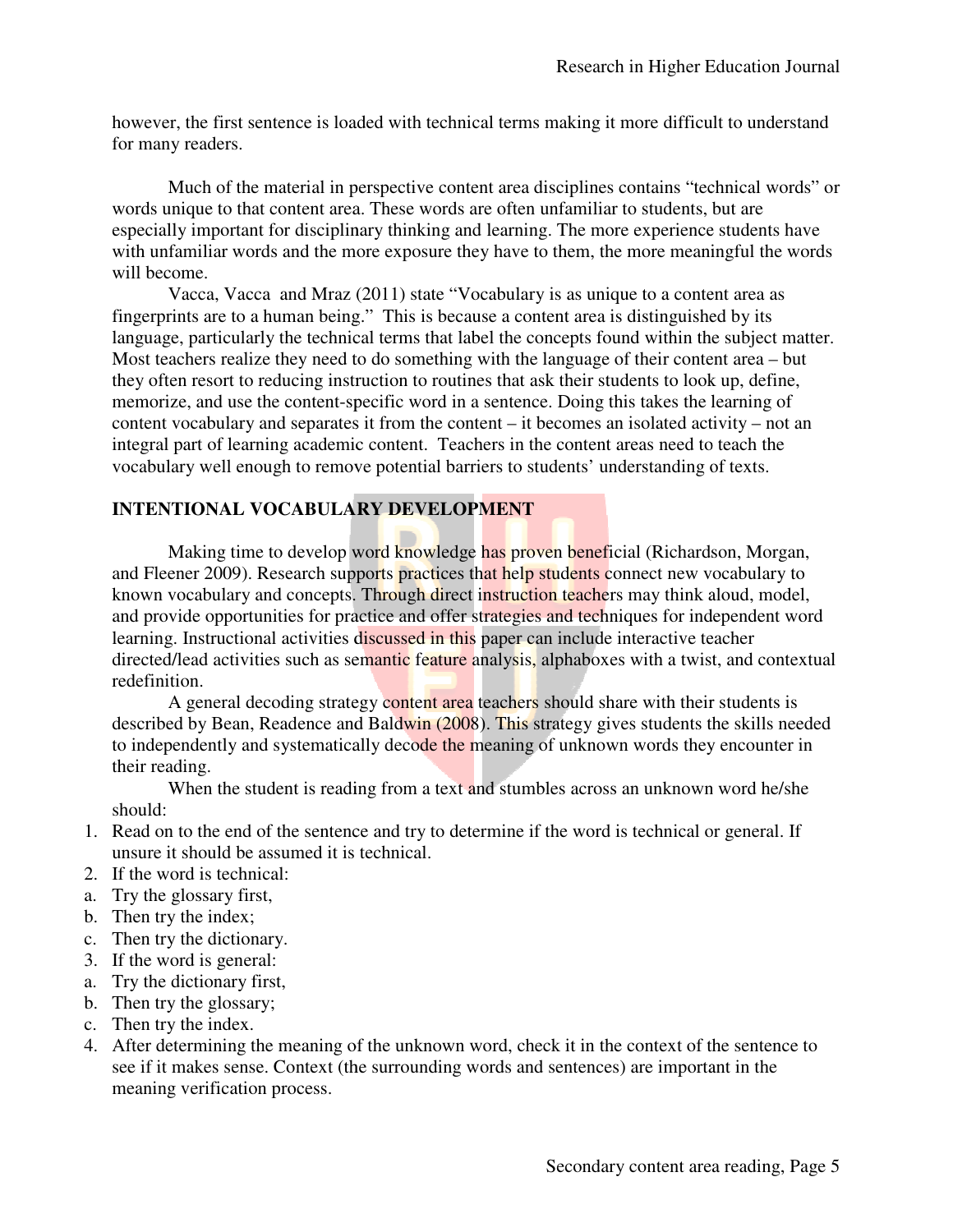Once students have learned the general decoding strategy, the content area teacher then introduces through direct instruction vocabulary development strategies. These strategies move introduces through direct instruction vocabulary development strategies. These from being teacher-directed to student-directed with practice over time.

#### **Semantic Feature Analysis**

Semantic Feature Analysis (Pittleman, Heimlich, Berglund, & French, 1991) is a strategy for teaching vocabulary. It helps students see relationships among key concepts and vocabulary. It establishes a meaningful connection between students' prior knowledge and words or ideas for teaching vocabulary. It helps students see relationships among key concepts and vocabulary.<br>It establishes a meaningful connection between students' prior knowledge and words or ideas<br>that are conceptually related to o or grid to help students analyze similarities and differences among related concepts. A category or topic is selected, words or concepts related to that topic are written across the top of the grid and features or properties shared by some of the words in the column are listed down the left side of the grid. Students are asked to analyze each word or concept, feature by feature, as follows: es shared by some of the words in the column are listed dow:<br>asked to analyze each word or concept, feature by feature,<br>to represent a positive relationship between the two terms,

- a plus sign  $(+)$  in a cell to represent a positive relationship between the two terms,
- a minus  $(-)$  sign in a cell to indicate negative relationship;
- and a question mark (?) meaning the student was unsure of the relationship between the two words.

This strategy is versatile and can be used before, during, or after reading. If used before reading to activate what students know about words, they can use the grid to clarify and reformulate some of their initial responses. Additionally, the strategy can be used before reading and a question mark (?) meaning the student was unsure of the relationship between the two words.<br>
This strategy is versatile and can be used before, during, or after reading. If used before reading to activate what studen reading central to the topic of study. Then as the students read, they are asked to verify or revise their responses on the grid, thereby establishing a purpose for reading. The next day, a whole class discussion can be held regarding the reading and the new information recorded in the grid. class discussion can be held regarding the reading and the new information recorded in the g<br>Special attention will be given to the previously "unknown" relationships. An example of a semantic feature analysis based on a chapter from a class text in a college level content area reading course is found in Appendix A.

# **Alphabox with a Twist**

Hoyt (1998) created the vocabulary development strategy, Alphaboxes, which uses the 26 letters of the alphabet to help students' record important concepts about a specific concept or theme. The strategy involves creating a grid which contains each of the letters of the alphabet in theme. The strategy involves creating a grid which contains each of the letters of the alphabet in its own cell. As students read from their assigned text, they are to write important words or concepts they encounter in their reading. When slightly modified, this strategy provides a focused purposeful reading task which lends itself to small and large group exploration of important vocabulary related to thematic content. record important concepts about a specific concept or<br>grid which contains each of the letters of the alphabet in<br>r assigned text, they are to write important words or<br>g. When slightly modified, this strategy provides a<br>len

Alphabox with a Twist consists of the following steps:

Alphabox with a Twist consists of the following steps:<br>1. Before students read a given passage, they are presented with the Alphabox placed into small groups. The teacher reads over the directions and asks the students placed into small groups. The teacher reads over the directions and asks the stude<br>to read independently within their groups and record words they find which they think are important to know in the Alphabox grid that start with the corresponding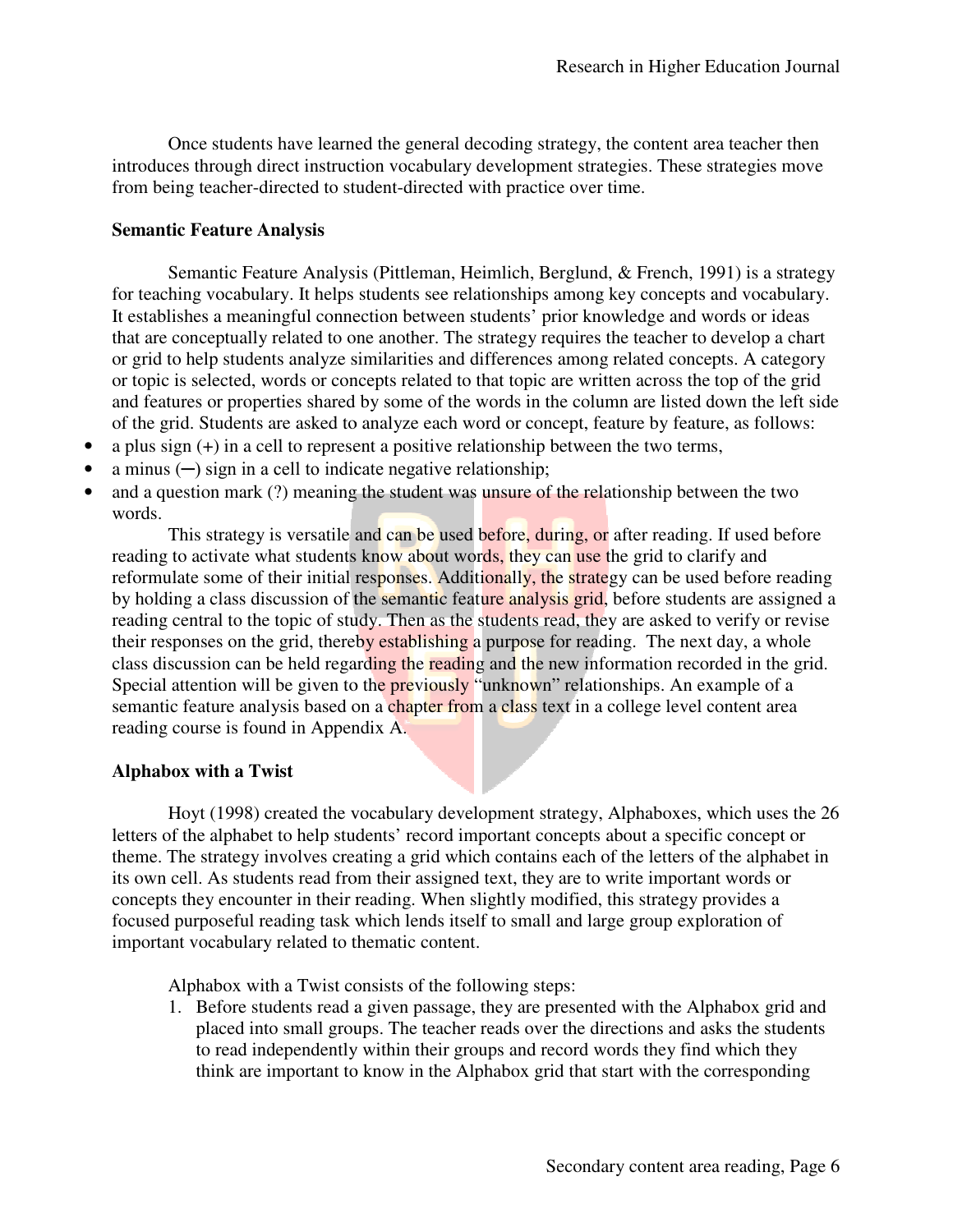letters. Students are also directed to record the page number where the words are located and list any questions they may have about the content.

- 2. After students have read the material independently, in their small groups, they will letters. Students are also directed to record the page number where the words are<br>located and list any questions they may have about the content.<br>After students have read the material independently, in their small groups, should be allowed about 3 3-5 minutes to accomplish this task.
- 3. Next, the teacher will ask a spokesperson from each group to share words from the Next, the teacher will ask a spokesperson from each group to share words from the Alphabox grid, one at a time, telling where each was found, what the group believes it means, and why it was chosen. As each word is presented, the teacher will write it for all to see in an Alphabox on the board or overhead projector and lead a discussion to define it, first from context, then if needed, from references available in the define it, first from context, then if needed, from references available in the classroom. The discussion should include contributions from other class members so classroom. The discussion should include contra<br>that definitions are extended and personalized. %, from references available in the<br>contributions from other class members so<br>zed.<br>questions generated from the reading and<br>hich are based on class discussion and are
- 4. The teacher will ask students to share any questions generated from the reading and discuss those as well.
- 5. Students will then write the definitions (which are based on class discussion a discuss those as well.<br>Students will then write the definitions (which are based on class discussion ar<br>not to be directly copied from the text) in the space provided in the Alphabox.
- 6. For any questions not satisfactorily answered through class discussion, students will be directed to revisit the text to find the answers to their questions, if not found in the assigned materials, the teacher can provide additional readings addressing those questions. satisfactorily answered through class discussion, students will<br>the text to find the answers to their questions, if not found in the<br>teacher can provide additional readings addressing those<br>ox with a Twist constructed for

An example of an Alphabox with a Twist constructed for a tenth grade general biology class studying the nervous system is found in Appendix B.

# **Contextual Redefinition**

Tierney and Readence (2005) recommend the vocabulary development strategy, Tierney and Readence (2005) recommend the vocabulary development strategy,<br>Contextual Redefinition for its simplicity and ease for content area teachers. The steps for this strategy are as follows: a tenth grade general biology<br>development strategy,<br>ca teachers. The steps for this<br>entifies four to six words which

- 1. Select unfamiliar words in the reading. The teacher identifies four to six in the text.
- may challenge students and are central to understanding important concepts presented<br>in the text.<br>Write a sentence. The teacher will write a sentence for each of the selected words<br>which contain rich context clues. The sen 2. Write a sentence. The teacher will write a sentence for each of the selected words which contain rich context clues. The sentences are saved for Step 4.
- 3. Present the words in isolation. The teacher will then present each word and ask the students to provide a definition. The definitions will be written by the teacher on the board or the overhead projector. 4. Present the words in isolation. The teacher will then present each word and ask the students to provide a definition. The definitions will be written by the teacher on the board or the overhead projector.<br>4. Present the
- will present the word in the context of the sentence written which provides rich context clues. The teacher will then ask the students to provide a definition based on context clues found in the sentences shared. Students who volunteer definitions must defend their guess by providing the rationale for it. tences prepared in Step 2, the teacher<br>tence written which provides rich<br>idents to provide a definition based on<br>tudents who volunteer definitions must
- 5. Definition verification. A volunteer or volunteers look the word up in a dictionary to either verify or negate the guesses offered by the class. The definition is then restated and written by the teacher for students to copy in their notes. their guess by providing the rationale for it.<br>
ion verification. A volunteer or volunteers look the word up in a<br>
erify or negate the guesses offered by the class. The definition is<br>
iten by the teacher for students to co

# **COMPREHENSION STRATEGIES STRATEGIES**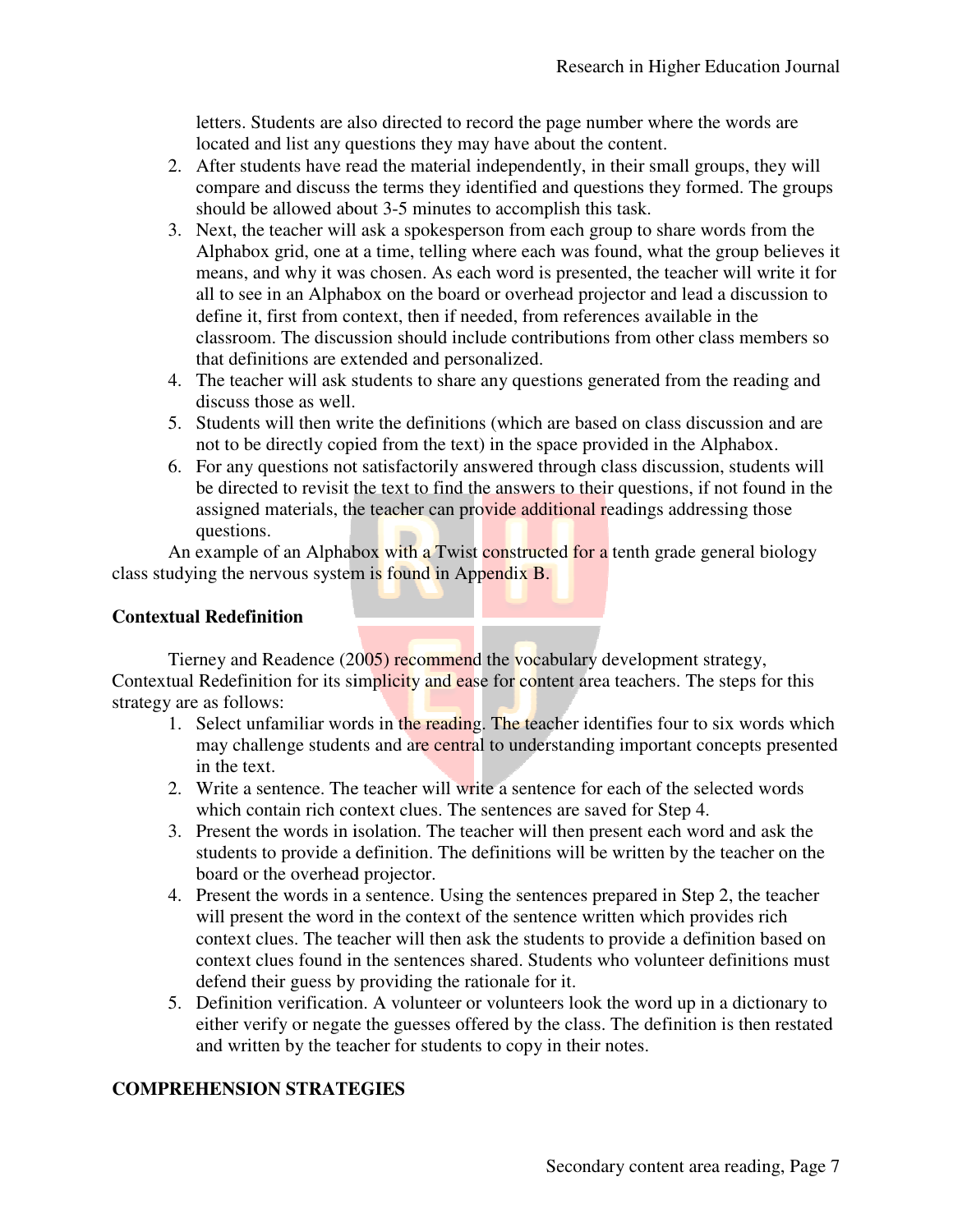Constructing meaning from texts varies in each content area. Reading a novel is Constructing meaning from texts varies in each content area. Reading a novel is fundamentally different from reading about history or math or chemistry (Alvermann, Phelps, and Gillis, 2010). Reading a novel requires the ability to follow plot, understand characters and their motivations, and have some understanding of different fictional genres. Reading about history demands attention to the authors or source and reading the text not as truth but as an interpretation of events. In math, close reading and rereading are two important strategies readers use to gain precise understanding of the interrelation of formal operations, terms, letters, and symbols. Reading about chemistry requires transforming information from prose to visualization, use to gain precise understanding of the interrelation of formal operations, terms, letters, and<br>symbols. Reading about chemistry requires transforming information from prose to visualiza<br>charts, formulas, or graphs along procedures and results. Therefore, Therefore, the more generic strategies explored here need to be adapted to the distinct needs of a content area and a particular topic as well as the standards driven by the state and the objectives developed by the teacher. distinct needs of a content area and a particular topic as well as the standards driven l<br>nd the objectives developed by the teacher.<br>Students who struggle with text are usually unaware that strategies exist which can ). Reading a novel requires the ability to follow plot, understand characters and s, and have some understanding of different fictional genres. Reading about as truth but as an attention to the authors or source and readin urce and reading the text not as truth but as an<br>g and rereading are two important strategies reader<br>elation of formal operations, terms, letters, and<br>ansforming information from prose to visualization<br>close attention to d

them more effectively comprehend and make meaning of what they are reading (Vacca, Vacca and Mraz 2011).We know that students can be taught comprehension strategies and that such and Mraz 2011). We know that students can be taught comprehension strategies and that such instruction is an excellent way to improve their understanding of the textbooks and content area materials they read (Richardson, Morgan, and Fleener 2009). Unfortunately, much of the research shows comprehension instruction is not taking place in many secondary content area classrooms. standing of the textbooks and content area<br>
in 2009). Unfortunately, much of the<br> **in g place in many** secondary content area<br> **in the promotes**<br> **example in the promotes**<br> **example in the promotes**<br> **A**) (Stauffer, 1969).

# **Directed Reading-Thinking Activity (DRTA)**

Comprehension is influenced by how much teachers help students understand the way texts are organized. An effective teacher lead strategy for teaching the organizational structure of the Comprehension is influenced by how much teachers help students understand the way texts<br>are organized. An effective teacher lead strategy for teaching the organizational structure of the<br>text is the Directed Reading-Thinki comprehension by engaging students in a process that involves predicting, reading, and proving. It is a self-questioning process that encourages students to predict oncoming information in expository and narrative text and set purposes for reading that are personally interesting.

- Predicting involves asking readers to use both what they know and what they learn from a quick preview of the material to predict what the material is going to be about. Predicting prepares the reader for comprehension. When students are asked what they think might happen next and then read to verify their prediction, they are being encouraged by the teacher to read with a purpose. It is a very important DRTA step, but it cannot stand alone. Students must justify their predictions as well. This predicting and justifying component of the DRTA offers a lively listening and speaking opportunity for the students – allowing learning to become social. questioning process that encourages students to predict oncoming information in<br>and narrative text and set purposes for reading that are personally interesting.<br>dicting involves asking readers to use both what they know an
- Once predictions are made and justified, students are asked to read the appropriate Once predictions are made and justified, students are asked to read the appropriate portions of the text to confirm or alter their predictions. Students reflect aloud on those predictions before going on to read another segment of the text. portions of the text to confirm or alter their predictions. Students reflect aloud on those<br>predictions before going on to read another segment of the text.<br>Richardson, Morgan, and Fleener (2009) have identified a five ste

a DRTA as follows:

# DR-TA for Fiction

1. Previewing

Preread:

Title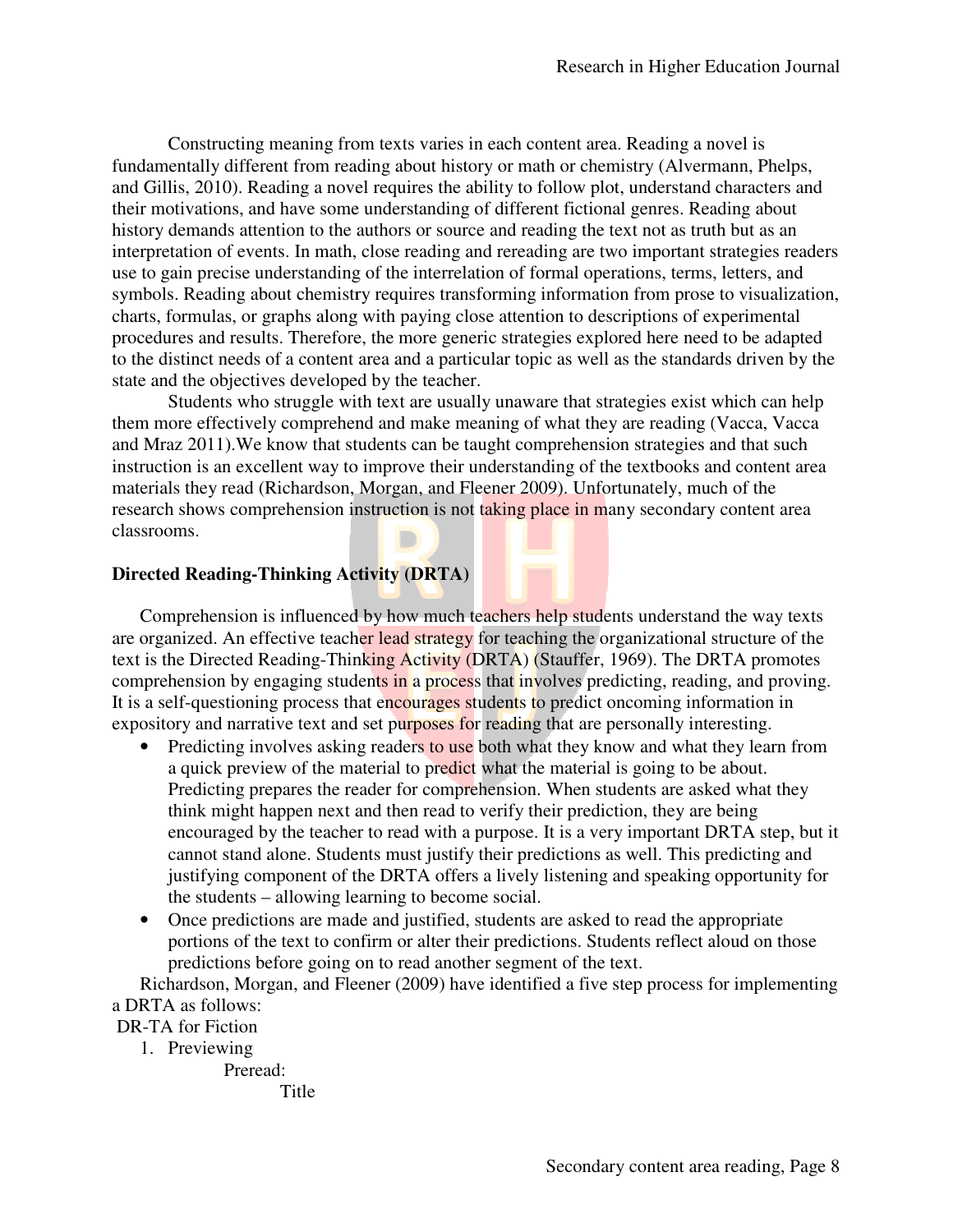**Pictures** 

Introduction (if the story is lengthy)

Close the book and develop hypotheses/make predictions: What do you think will happen? Why do you think that (What gives you a clue?) happen? Why do you think that (What gives you a clue?)

- 2. Verifying
	- Read: To find whether predictions were right.
- 3. Reflecting on reading

Developing comprehension by:

Checking on individual and group hypotheses

Staying with or redefining hypotheses

# DR-TA for Nonfiction

1. Previewing – students are directed to survey the topic by considering the following:

 Title **Headings**  Introduction **Subtitles**  Pictures Illustrations Diagrams **Charts**  Maps Graphs Summary or conclusion End-of-chapter questions to survey the topic by considering the formulations<br>
s<br>
s<br>
is to survey or conclusion<br>
chapter questions<br>
students write questions<br>
which came to mind in the survey.

- 2. Writing have students write questions which came to mind in the survey. Writing specific questions students need to learn such as, "What is known after previewing?" "What do we need to learn"?
- 3. Discussing As a class, discuss various student-generated questions.
- 4. Reading In groups have the students read the text to find answers to their students written questions. Let them discuss their answers in small groups, then as a whole class. Reflecting on the reading by – Having students defend their inferences by referring to text and ps have the students read the text to find answers to their students<br>Let them discuss their answers in small groups, then as a whole clas<br>reading by – Having students defend their inferences by referring to

Finding out what we still need to know

# **Improving Student Comprehension through Questions and Questioning**

Many researchers feel that the dialogue between teachers and students is of utmost Many researchers feel that the dialogue between teachers and students is of utmost<br>importance to the teaching and learning process. This dialogue typically comes from teacherstudent questions. Classroom questioning strategies and questioning instruction can help develop and enhance memory for what was read, can improve information finding abilities of students, and can lead to a more in-depth processing of text. When questioning works, it works well. Studies show that the most effective teachers encourage higher-level thinking through questioning techniques. Questions can help teachers know whether students understand the questioning techniques. Questions can help teachers know whether students understand the material and can guide readers to consider many aspects of the text. Questions are excellent probes. Sternberg (1994) argues that the ability to ask good questions and to know how to answer them in the most essential part of intelligence. Well-constructed questions are essential to student questions. Classroom questioning strategies and questioning instruction can he<br>and enhance memory for what was read, can improve information finding abilities of s<br>and can lead to a more in-depth processing of text S encourage higher-level thin<br>teachers know whether stude<br>nany aspects of the text. Que<br>lity to ask good questions an<br>telligence. Well-constructed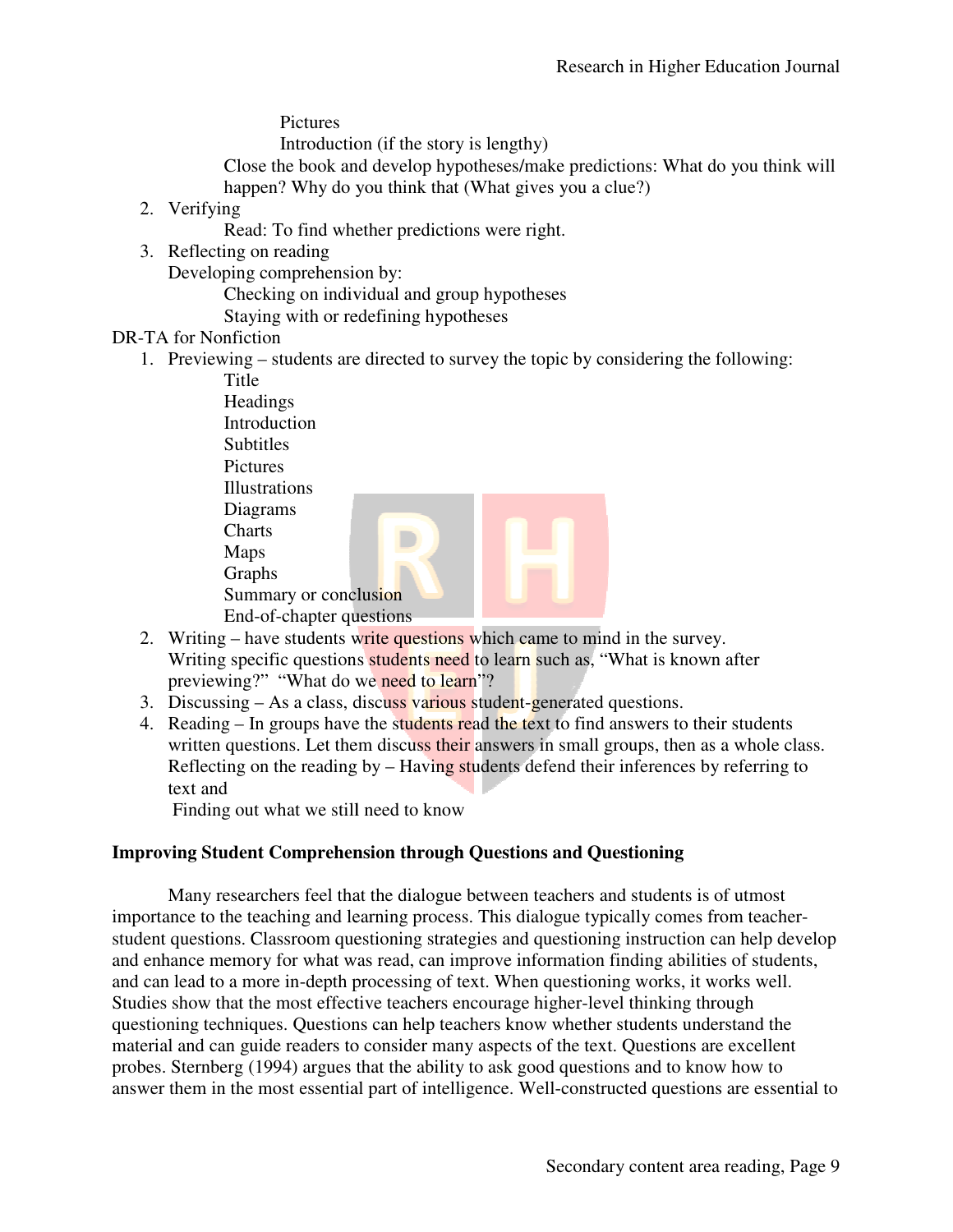guide students' thinking and reasoning abilities. Often, however, questioning does not work well guide students' thinking and reasoning abilities. Often, however, questioning does not work wel<br>because teachers fall into the trap of asking lower level literal comprehension questions as they teach.

The trouble with asking lower-level questions is that students reply with lower level responses. Higher-level questions are more challenging to generate but by asking questions at this level teachers are promoting higher order thinking skills like critical thinking and problem solving.

#### **Student-Developed Questions**

When students are encouraged to develop their own questions, they develop higher-levels of understanding. Van Blerkom, Van Blerkom, and Bertsch (2006) found that students who read of understanding. Van Blerkom, Van Blerkom, and Bertsch (2006) found that students who read<br>and generated questions comprehended class texts better than those who read and took notes or read and highlighted.

Vacca, Vacca and Mraz (2011) developed the following student directed questioning strategy called "Your Own Question" to improve text comprehension: Steps:

- 1. Have student listen to or read a portion of the text from the beginning of a selection.
- 2. Ask students to write 5 to 10 questions they think will be answered by the remainder of the selection.
- 3. Discuss some of the questions asked by the students before reading. Write the questions on the board. the students before reading. Write the questions<br>the students before reading. Write the questions<br>with active answered, which were<br>sessed with active learning is KWL
- 4. Have students read to determine whether the questions are answered.
- 5. After reading, ask the students to explain which questions were answered, which were not, and why not.

#### **More Comprehension Instructional Strategies**

#### **KWL**

Another instructional strategy that engages students with active learning is KWL developed by Donna Ogle in 1986. In this strategy, the teacher presents the students with the KWL chart which consists of three columns. At the top of each column are three letters K, W, and L respectively. In the K column, students are to identify what they know about the topic before reading. In the W column they are to decide what they want to know or find out about the topic as they read and in the L column they will record what they have learned about the topic as a result of their text reading. Follow up to the KWL can include class discussions, the construction of graphic organizers, and writing a summary to internalize the content read. eloped by Donna Ogle in 1986. In this strategy, the teacher presents the students with the L chart which consists of three columns. At the top of each column are three letters K, W<br>L respectively. In the K column, students g student directed questioning<br>
ension:<br>
the beginning of a selection.<br> **lect a** answered by the remainder of<br> **ore** reading. Write the questions<br> **are** answered.<br> **ms** were answered, which were<br> **ns** were answered, which

KWL works well in both a large group and small group settings. Once students are comfortable using the strategy, it works well for independent learning. Procedures for KWL

1. Introduce the KWL strategy in conjunction with a new topic or text selection. Before assigning the text reading, the teacher needs to ensure the students understand what their role involves and why it is important for learners to examine what they know and to ask questions about topics they will be reading and studying. The teacher can explain the strategy in the following manner: f their text reading. Follow up to the KWL can include class discussions, the<br>ion of graphic organizers, and writing a summary to internalize the content read.<br>WL works well in both a large group and small group settings.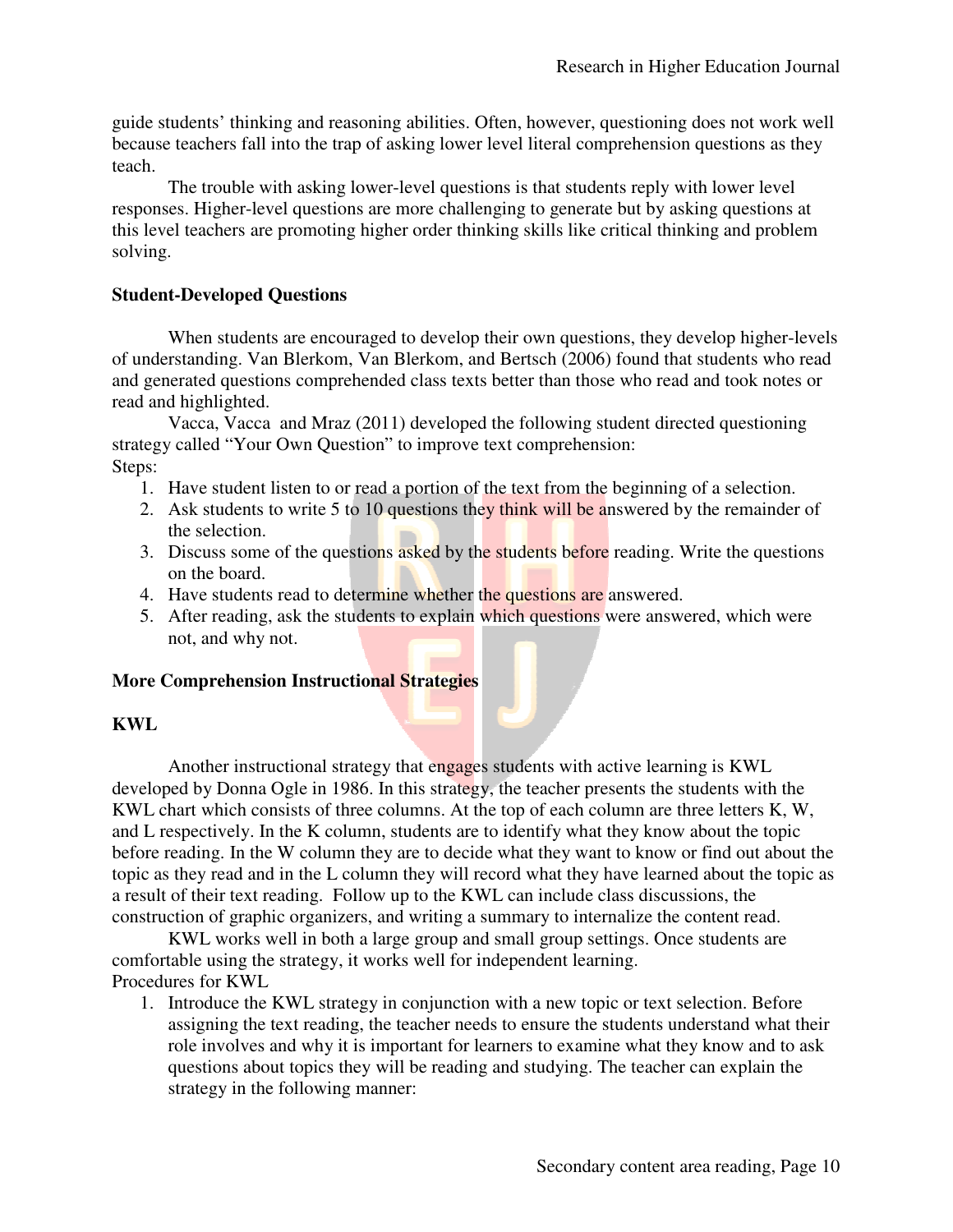"It is important to first determine what we think we know about the topic. Then we want to anticipate how an author is likely to present and organize the information. From this assignment we can generate good questions to focus our reading and studying. Our level of knowledge will determine to some extent how well we study. Then as we read we will make notes of questions that get answered and other new information we learn. During the process some new questions will probably occur to us; these should also we can get clarification later." ke notes of questions that get answered and other new information we learn.<br>process some new questions will probably occur to us; these should also be a<br>can get clarification later."<br>ntify what students think they know (K) t we think we know about the topic. Then we want<br>to present and organize the information. From this<br>stions to focus our reading and studying. Our level<br>extent how well we study. Then as we read we will<br>ered and other new i

- 2. Identify what students think they know  $(K)$  about the topic. Engage the class in brainstorming, writing their ideas in the K column of the chart on the board or overhead Identify what students think they know (K) about the topic. Engage the class in<br>brainstorming, writing their ideas in the K column of the chart on the board or overhead<br>transparency. It is important to record everything th misconceptions. They key in this step is to get the class actively involved in making associations with the topic, not to evaluate the correctness of their ideas. misconceptions. They key in this step is to get the class actively involved in making<br>associations with the topic, not to evaluate the correctness of their ideas.<br>3. Generate a list of student questions (W). The teacher wi
- know about the topic?" or "What are you most interested in learning about the topic?" The teacher will record student responses in the center or "W" column of the KWL chart.
- 4. Anticipate the organizational structure of ideas that the author is likely to use in the text selection. As part of the preparation for reading, have students next use their knowledge and their questions to make predictions about the organizational structure of the text. The teacher can ask, "What major categories of information is the author likely to use in organizing his/her ideas?" or "How do you think the author of the text (or an article) on the given topic is likely to organize the information?" Have the students revisit the ideas brainstormed and the questions generated on the K and  $L$  sections of the chart to predict possible categories. The teacher will record the predictions on the board or overhead transparency in the area on the KWL chart. ow about the topic?" or "What are you most interested in learning about the topic?"<br>e teacher will record student responses in the center or "W" column of the KWL cha<br>ticipate the organizational structure of ideas that the you think the author of the text (or an article) on<br>information?" Have the students revisit the ideas<br>ed on the K and L sections of the chart to predict on is the author likely to use in<br>
uuthor of the text (or an article) on<br>
Have the students revisit the ideas<br>
d L sections of the chart to predict<br>
ctions on the board or overhead<br>
udents read the text they write the<br>
w
- 5. Read the text selection to answer the questions. As students read the text they write the answers to the questions raised and make notes for new ideas and information in the L column of the KWL chart. The teacher will model this step for the students before they are asked to complete this task independently. are asked to complete this task independently.
- 6. Engage students in follow-up activities to clarify and extend learning. Use KWL as a catalyst into post reading activities to help student internalize the concepts discovered in the text reading.<br>W Charts<br>Inquiry Charts, developed by Hoffman (1992), allow students to gather, examine, the text reading.

# **Inquiry Charts**

Inquiry Charts, developed by Hoffman (1992), allow students to gather, examine, compare, and summarize information related to a given topic from a number of resources. This compare, and summarize information related to a given topic from a number of resources. This strategy is a prelude to research paper writing and can be used from the intermediate (grades 4-6) through college grade levels.

Steps for Using the Inquiry Chart Strategy

- 1. Planning in planning the teacher decides the following: or Using the Inquiry Chart Strategy<br>  $\begin{aligned}\n\mathbf{v} \rightarrow \mathbf{V} \\
\mathbf{v} \rightarrow \mathbf{V}\n\end{aligned}$ <br>  $\begin{aligned}\n\mathbf{v} \rightarrow \mathbf{V}\n\end{aligned}$ <br>  $\begin{aligned}\n\mathbf{v} \rightarrow \mathbf{V}\n\end{aligned}$   $\begin{aligned}\n\mathbf{v} \rightarrow \mathbf{V}\n\end{aligned}$   $\begin{aligned}\n\mathbf{v} \rightarrow \mathbf{V}\n\end{aligned}$   $\begin{aligned}\n\mathbf{v} \rightarrow \mathbf{V}\n$ 
	- $\checkmark$  Topic,
	-
	- $\checkmark$  Sources to be used for data /information collection.

The teacher will most likely have the students use the class text as one resource for gathering information related to the topic. Other sources may include trade books,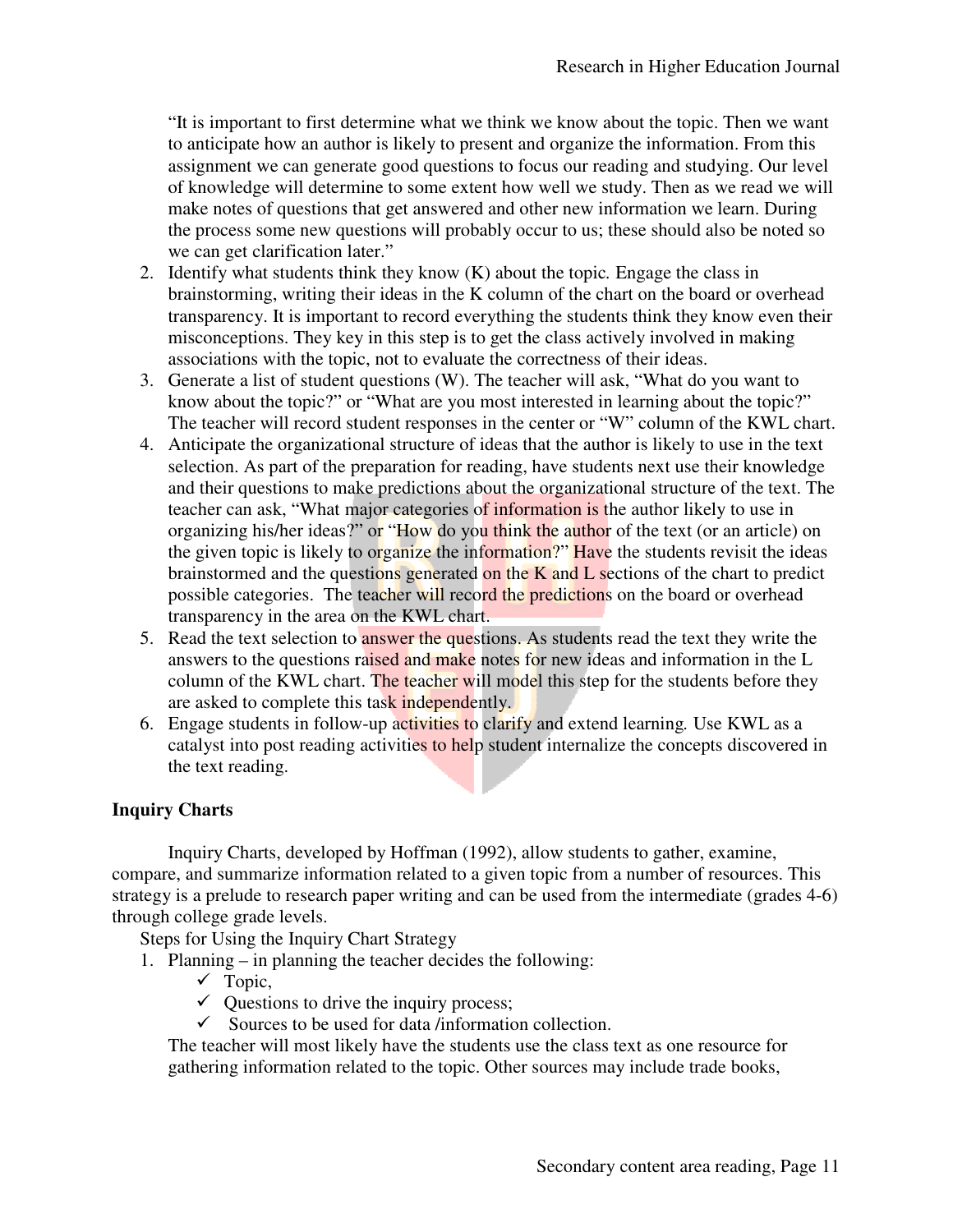websites, reference books, all of which can be part of a text set developed by the teacher for a given topic of study.

- 2. The teacher will then develop the Inquiry Chart using the format found in Appendix C.
- 3. Interacting in this step the students and the teacher work together to record information Interacting – in this step the students and the teacher work together to record information the appropriate sections of the I-Chart. This can be done in a whole group or with small groups who discuss each component of the chart first and then share with the whole small groups who discuss each component of the chart first and then share with the whole<br>group. Students receive a copy of the I-Chart and the teacher has a copy in the classroom which is used to record student responses (overhead transparency, on the comp<br>the board, or on chart paper) the board, or on chart paper) hich can be part of a text set developed by the teache<br>nquiry Chart using the format found in Appendix C.<br>ts and the teacher work together to record informatic<br>Chart. This can be done in a whole group or with<br>nponent of th
	- $\checkmark$  First, ask the students to respond the questions using their prior knowledge this offers the teacher a glimpse into what the students are bringing to the table as far as background knowledge possessed about the topic. The teacher writes the information shared by the students in the appropriate cells of the inquiry chart on the board/computer/overhead transparency/chart paper. rest, ask the students to respond the questions using their prior knowledge -<br>Fers the teacher a glimpse into what the students are bringing to the table a<br>background knowledge possessed about the topic. The teacher writes
	- $\checkmark$  Students are then directed to read the sources the teacher has provided to answer the questions listed across the top of the chart. This step shows students that sources can sometimes present conflicting or contradictory information regarding the same topic. On the other hand, sources can also verify information on the same topic. This component of the process can be time intensive depending on the number of questions and the number of sources included. For instance, an inquiry chart dealing with "Forms of Government" could take a week for the students to chart dealing with "Forms of Government" could take a week for the students to complete. Every day the class would address the questions from one of the listed sources until all the readings were finished. information shared by the students in the appropriate cells of the inquiry chart on<br>the board/computer/overhead transparency/chart paper.<br>Students are then directed to read the sources the teacher has provided to answer<br>th bout the topic. The teacher writes the<br>the appropriate cells of the inquiry chart on<br>ency/chart paper.<br>sources the teacher has provided to answer<br>ne chart. This step shows students that<br>ting or contradictory information re
- sources until all the readings were finished.<br>4. Interacting and Evaluating in this step the I-Chart is completed and the findings are evaluated and shared. All of the information has been collected from prior knowledge and the sources. Now the students will summarize the information for each of the questions evaluated and shared. All of the information has been collected from prior knowledge and<br>the sources. Now the students will summarize the information for each of the questions<br>asked and record their conclusions in the appr involves the development of new questions which emerge as both converging and conflicting information is considered. These new questions are the basis for future research into the topic. Chart. Part of this sonverging and<br>pasis for future<br>e part of a research<br>tegies to ensure a<br>d here are research

Follow-up idea:

 $\checkmark$  Students expand the summaries into paragraphs which then become part of a research report.

# **BUY IN**

Effective content area teaching requires employing a variety of strategies to ensure a positive impact is being made on student achievement. The strategies shared here are research based, accessible, and adaptable to content area instruction. Middle and secondary students need teachers who are willing and able to continually explore effective teaching strategies in the never ending effort of facilitating student learning. These teachers will attain the greatest satisfaction when they see their students being challenged to think and grow in an atmosphere they create and one which is conducive to meaningful learning. conflicting information is considered. These new questions are the basis for future<br>research into the topic.<br>up idea:<br>Students expand the summaries into paragraphs which then become part of a research<br>report.<br>N<br>Effective c willing and able to continually explore effective teaching strategies in the neverticiating student learning. These teachers will attain the greatest satisfaction in students being challenged to think and grow in an atmosp

# **REFERENCES**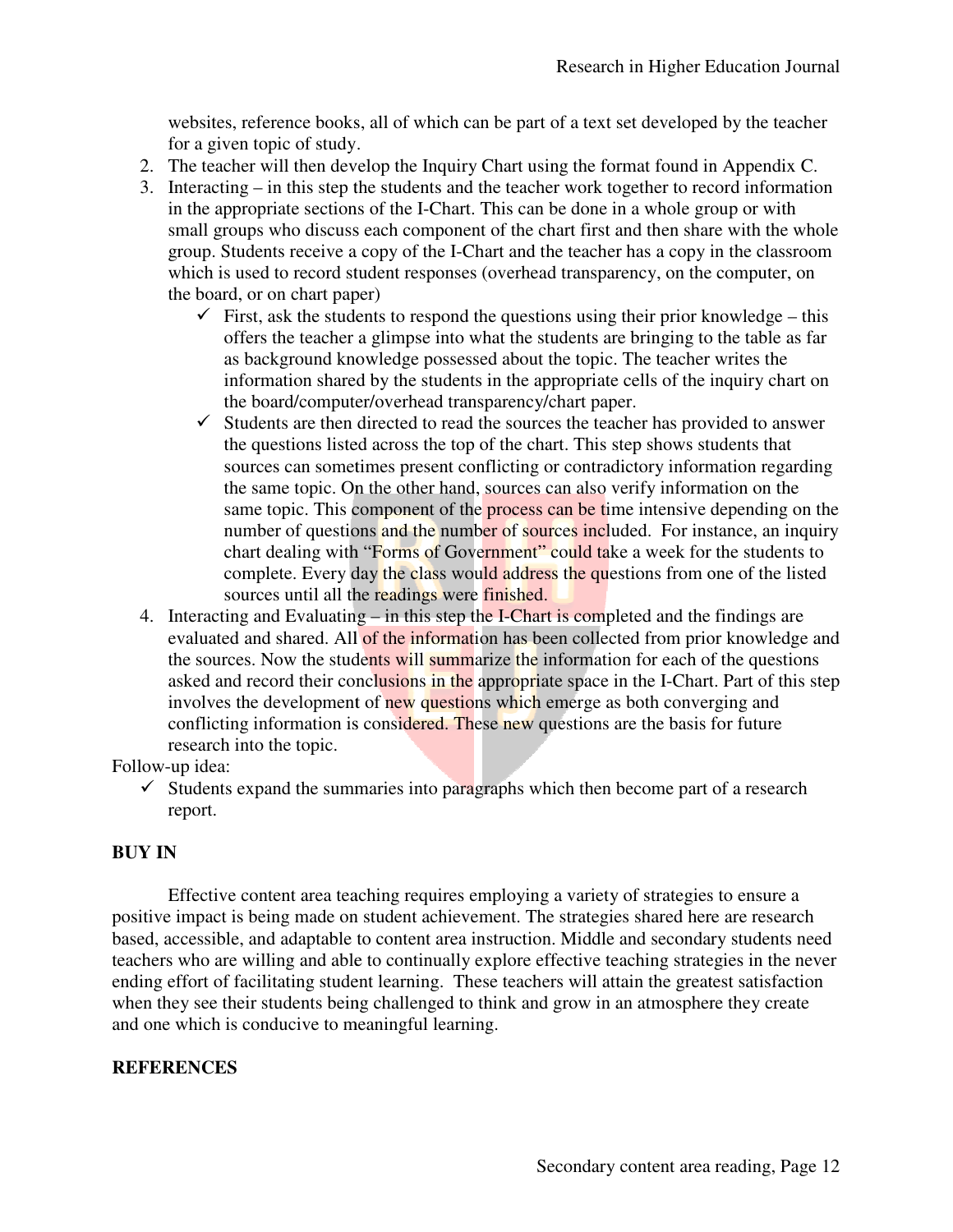Alvermann, D.E., Phelps, S.F., & Gillis, V.R. (2010). *Content reading and literacy: Succeeding in today's diverse classrooms (6th th edition)*. Boston: Allyn & Bacon.

Bean, T.W., Readence, J.E., & Baldwin, R.S. (2008). Content area literacy: An integrated *approach, (9th ed.)*. Dubuque, Iowa: Kendall/Hunt Alvermann, D.E., Phelps, S.F., & Gillis, V.R. (2010). *Content reading and literacy: Succeeding*<br> *in today's diverse classrooms* (6<sup>th</sup> edition). Boston: Allyn & Bacon.<br>
Bean, T.W., Readence, J.E., & Baldwin, R.S. (2008).

. *reach: Secondary school reading.* Newark, DE: International Reading Association.

Hoffman, J. (1992). Critical reading/thinking across the curriculum: Using I-charts to support learning. *Language Arts, 68,* 121 121-127.

Hoyt.,L. (1998*). Revisit, reflect, retell: Strat Strategies for improving reading comprehension.* Portsmouth, NH: Heinemann. Hoyt.,L. (1998). *Revisit, reflect, retell: Strategies for improving reading comprehension.*<br>Portsmouth, NH: Heinemann.<br>National Reading Panel. (2000). *Teaching children to read: An evidence-based assessment of the* 

*scientific research literature on reading and its implications for reading instruction* (National Institute of Health Pub. No. 00-4769). Washington, DC: National Institute of Child Health and Human Development.

Newmann, F.M. (1988). Can depth replace coverage in the high school curriculum? Phi Delta Kappan, 69, 345-426. 1974). Heinlich, No. 00-4769). Washington, DC: National Institute of Child Health<br>
1978). Can depth replace coverage in the high school curriculum? Phi<br>
1978–1986). K-W-L: A teaching model that develops active reading of e

Ogle, D, (1986). K-W-L: A teaching model that develops active reading of expository text. *The Reading Teacher, 39,* 563-570.

Pittleman, S.D., Heimlich, J.E., Berglund, R.L., & French, M.P. (1991). Semantic feature *analysis.* Newark, NJ: International Reading Association.

Pressley, M. (2002). Comprehension instruction: What makes sense now, what might make sense soon. Reading Online, 5 (2). Retrieved from http://www.readingonline.org/articles/art\_index.asp?HREF=articles/handbook/pressley/index.ht m (2002). Comprehension instruction: What makes sense now, what might make sense g Online, 5 (2). Retrieved from<br>eading online.org/articles/art\_index.asp?HREF=articles/handbook/pressley/index.ht<br>J.S., Morgan, R.F., & Fleener

Richardson, J.S., Morgan, R.F., & Fleener, C.E. (2009). Reading to learn in the content areas (7<sup>th</sup> edition). Australia: Wadsworth Thomson Learning.

Stauffer, R.G. (1969). *Directing reading maturity as a cognitive process*. New York: Harper and Row.

Sternberg, R.J. (1994). Answering questions and questioning answers. *Phi Delta Kappan, 76,* 136-138.

Tierney, R.J. & Readence, J.E. (2005). Reading strategies and practices: A compendium (6<sup>th</sup> ed.). Boston, MA: Allyn and Bacon.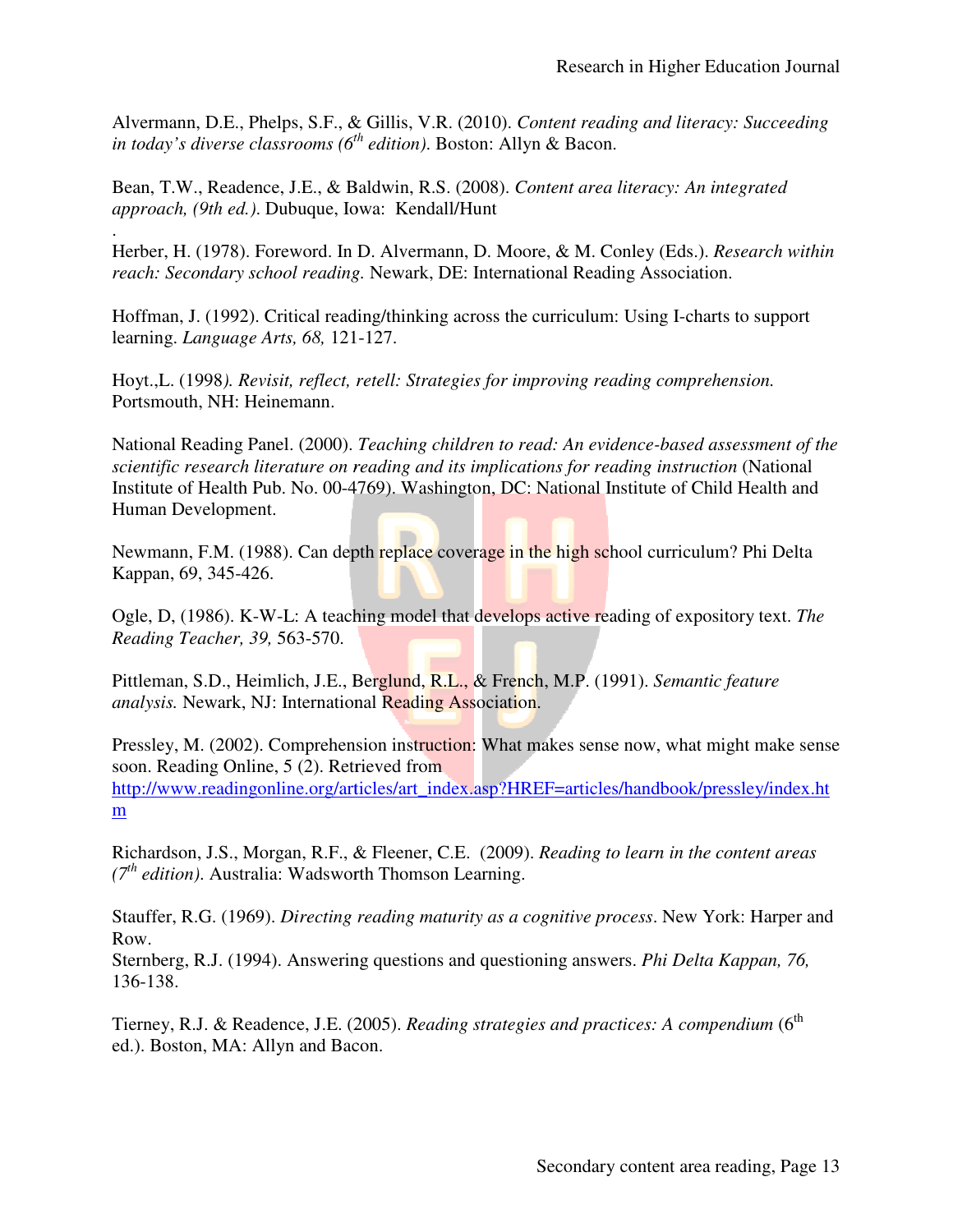Van Blerkom, D.L., Van Blerkom, M.L., & Bertsch, S. (2006). Study strategies and generative learning: What works? *Journal of College Reading and Learning*, 37(1), 7-19.

Wenglinski, H. (2000). How teaching matters: Bringing the classroom back into discussions of *teacher quality*. Princeton, NJ: Educational Testing Service. Retrieved from www.ets.org/Media/Education\_topics/pdf/teamat.pdf

Appendix A

#### Language, Diversity, and Cognition Chapter 3

Language, Diversity, and Cognition<br>Directions: In the table below are two lists dealing with the subject of language and diversity. The definitions in the left hand column describe instructional strategies used with second The definitions in the left hand column describe instructional strategies used with second<br>language learners. The words written across the top of the table lists programs designed for second language learning. You are to place the appropriate symbol as indicated below in the intersecting cell of two lists to signify the relationship between each. • a plus sign (+) in a cell to represent a positive relationship between each.<br>• a plus sign (+) in a cell to represent a positive relationship between the two terms,

- 
- a minus  $\left(\text{-}\right)$  sign in a cell to indicate negative;
- found in the two lists.

| a plus sign $(+)$ in a cell to represent a positive relationship between the two terms, |                         |            |              |              |           |  |  |
|-----------------------------------------------------------------------------------------|-------------------------|------------|--------------|--------------|-----------|--|--|
| a minus $(-)$ sign in a cell to indicate negative;                                      |                         |            |              |              |           |  |  |
| a question mark (?) meaning you are unsure of the relationship between information      |                         |            |              |              |           |  |  |
|                                                                                         | found in the two lists. |            |              |              |           |  |  |
|                                                                                         |                         |            |              |              |           |  |  |
| Characteristics of programs                                                             | Immersio                | English as | Transitional | Developmenta | Two-way   |  |  |
| designed for second                                                                     | $\mathbf n$             | a second   | bilingual    | 1 bilingual  | bilingual |  |  |
| language learners                                                                       | bilingual               | language   | education    | education    | education |  |  |
|                                                                                         | education               |            |              |              |           |  |  |
| All instruction is in the                                                               |                         |            |              |              |           |  |  |
| second language.                                                                        |                         |            |              |              |           |  |  |
| Structured lessons in                                                                   |                         |            |              |              |           |  |  |
| English while maintaining                                                               |                         |            |              |              |           |  |  |
| facility in the native                                                                  |                         |            |              |              |           |  |  |
| language.                                                                               |                         |            |              |              |           |  |  |
| Both native English and                                                                 |                         |            |              |              |           |  |  |
| non-native English                                                                      |                         |            |              |              |           |  |  |
| speakers learn each other's                                                             |                         |            |              |              |           |  |  |
| language.                                                                               |                         |            |              |              |           |  |  |
| Instruction where the                                                                   |                         |            |              |              |           |  |  |
| native language is phased                                                               |                         |            |              |              |           |  |  |
| out.                                                                                    |                         |            |              |              |           |  |  |
| Instruction which promotes                                                              |                         |            |              |              |           |  |  |
| a classroom atmosphere                                                                  |                         |            |              |              |           |  |  |
| where students feel their                                                               |                         |            |              |              |           |  |  |
| native language and culture                                                             |                         |            |              |              |           |  |  |
| are valued.                                                                             |                         |            |              |              |           |  |  |
| A submersion type                                                                       |                         |            |              |              |           |  |  |
| program where second                                                                    |                         |            |              |              |           |  |  |
| language speakers are                                                                   |                         |            |              |              |           |  |  |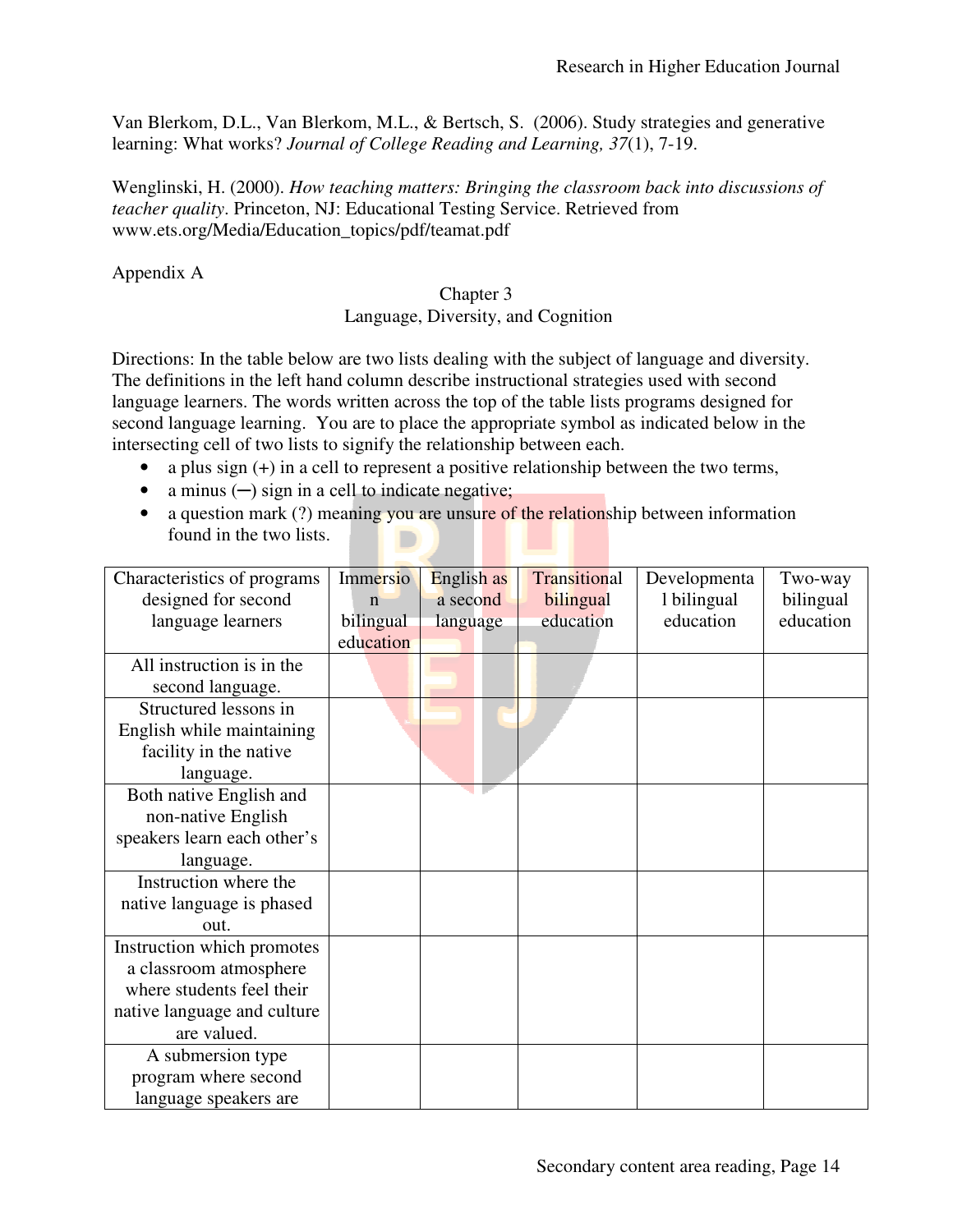| expected to shift into      |  |  |  |
|-----------------------------|--|--|--|
| English as a dominant       |  |  |  |
| language.                   |  |  |  |
| Content area instruction in |  |  |  |
| a native language while a   |  |  |  |
| student receives second     |  |  |  |
| language instruction for a  |  |  |  |
| three year period.          |  |  |  |
| Instruction where English   |  |  |  |
| Language Learners do the    |  |  |  |
| majority of their content   |  |  |  |
| learning in their native    |  |  |  |
| language.                   |  |  |  |
| Instruction where no time   |  |  |  |
| limit is given for phasing  |  |  |  |
| out of the native language. |  |  |  |
| Instructional practice      |  |  |  |
| which may be                |  |  |  |
| demoralizing to non-native  |  |  |  |
| English speaking students.  |  |  |  |
| Instruction supported with  |  |  |  |
| visuals including graphic   |  |  |  |
| organizers, story maps,     |  |  |  |
| word banks, and pictures.   |  |  |  |

#### Appendix B Alphabox with a Twist

#### The Nervous System

Directions: As you read Chapter 8, The Nervous System, you are to record important words you encounter related to the concept. In the table below are boxes, each containing a letter of the alphabet and a space for questions that may arise as you read. You are to write important words which start with the letter in the corresponding cells. Some cells will have multiple words; some may not have any words. Also, please record the page number where the word was found. If you have any questions about the material write them in the space provided. After reading the text, we will discuss the words, develop definitions for each, and address questions. ead Chapter 8, The Nervous System, you are to record important words you<br>the concept. In the table below are boxes, each containing a letter of the alphabet are<br>to write important words which start with the letter in the corresponding cells. Some cells will have multiple words; some may not have an<br>Also, please record the page number where the word was found. If you have any questions a<br>material write them in the space provid

| A                             | B<br>Brain p. 346 | $\mathcal{C}$<br>Cerebrum p. 348<br>Cerebellum p. 349 | D |
|-------------------------------|-------------------|-------------------------------------------------------|---|
| E                             | F                 | G                                                     | H |
| Involuntary Actions p.<br>352 | J                 | K                                                     | ட |
| M                             | N                 | $\Omega$                                              | P |